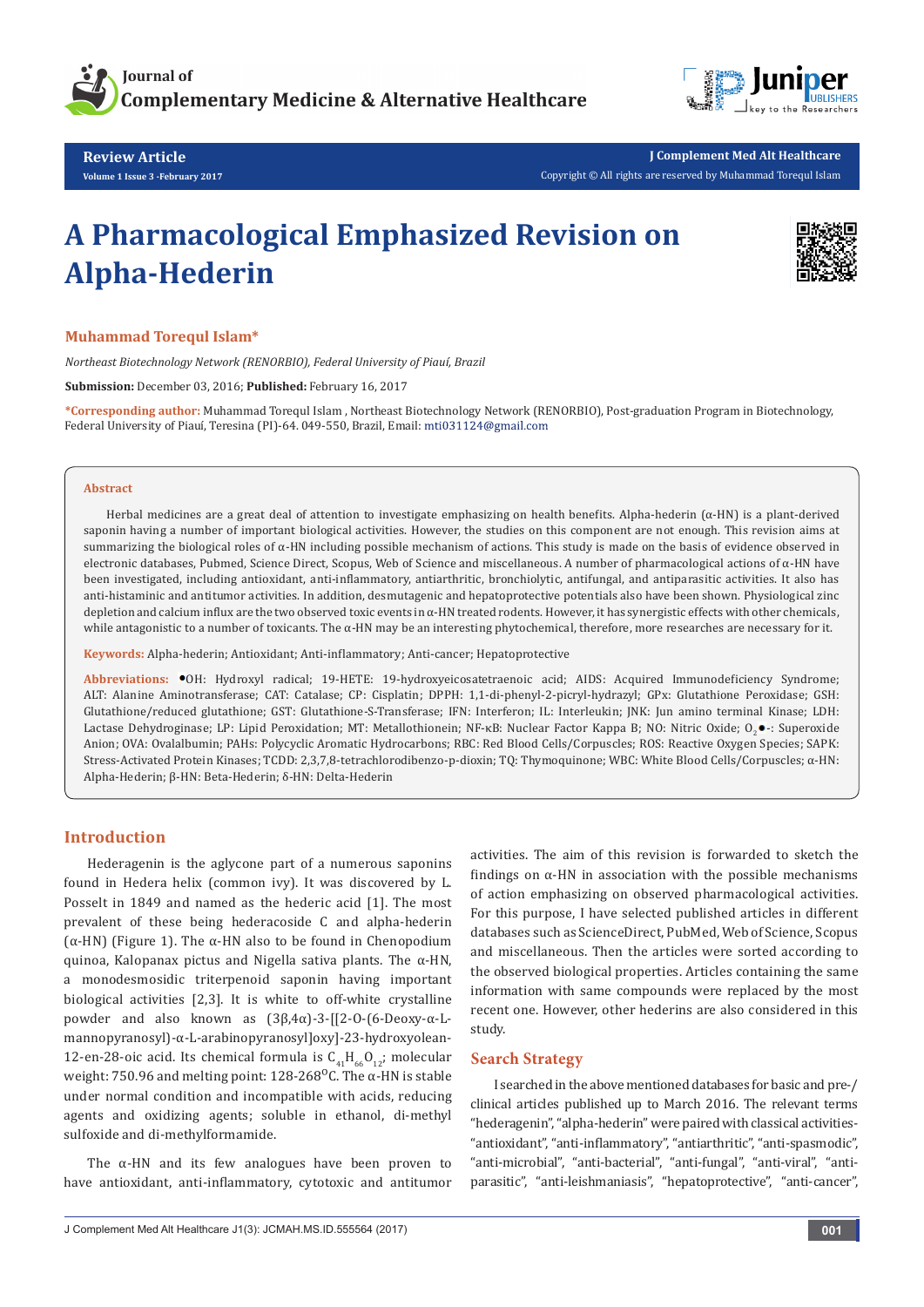"cytotoxicity", "genotoxicity" and "mutagenicity". No language restrictions were imposed. The search yielded 149 references. Then the list was reduced to 98 references, which were further scrutinized by reading each abstract and after discarding 60, attention was given on 38 papers.

## **Findings on Alpha-hederin (α-HN)**

## **In oxidation**

Mice when treated subcutaneously (s.c.) with 10 and 30mM/kg of α-HN for 3 days exhibited an increase in hepatic reduced glutathione (GSH), glutathione peroxidase (GPx) and glutathione-S-transferase (GST) levels. Although, there was a decreased in catalase (CAT) level observed with the highest treated dose (30mM/kg) but increased metallothionein (MT) with an elevation of hepatic Zn and Cu concentrations along with ascorbic acid concentration were demonstrated [4]. Otherwise, α-HN is evident to exhibit 1,1-di-phenyl-2-picryl-hydrazyl (DPPH), superoxide anion  $(0, \bullet)$  and hydroxyl  $(^\bullet OH)$  radicals scavenging along with a significant lipid peroxidation (LP) potential [5].

Glutathione (GSH) is an important antioxidant in living systems, preventing damage to important cellular components caused by reactive oxygen species (ROS) such as free radicals, peroxides, lipid peroxides and heavy metals [6]. Otherwise, MTs, a cysteine-rich family with low molecular weight (MW: 500 to 14000 Da) proteins are localized to the membrane of the Golgi apparatus capable to bind with physiological and xenobiotic heavy metals (e.g.-Zn, Cu, Se, Cd, Hg) through its thiol group in cysteine residues. MTs are evident to provide protection against metal toxicity, mainly through the regulation of Zn and Cu and provide protection against oxidative stress [7]. Thus, along with the anti-radical power an increase in GSH and MT levels with the α-HN treatment confirming its potential antioxidant capacity.

## **In inflammation and arthritis**

Ovalalbumin (OVA)-sensitized male adult guinea pigs (n=8) treated with  $0.3$ -3.0mg/kg  $\alpha$ -HN intraperitoneally (i.p.) significantly decreased the pro-inflammatory mediators interleukin (IL) -2,-4 and -17 with an increased level in interferongamma (IFN-γ) [8]. It also caused a decrease in histamine levels and white blood cells (WBCs), basophil and eosinophil counts with an increased in the neutrophil, lymphocyte and monocyte counts [9]. However, rats (n=6) treated with 0.02mg/kg (i.p.) caused a reduction in IL-2 and -17 mRNA levels with an increased in anti-arthritic and bronchiolytic effects through miRNA-133a gene expression [10]. Otherwise, α-HN also exhibited an antiinflammatory activity in carrageenan and isoprenaline-induced animal models [2,11]. In the latter case it was supposed to act through inhibiting heterologous desensitization induced by high concentrations of muscarinic ligands like methacholine [11]. In addition, α-HN at 0.02 and 20mg/kg (i.p.) in carrageenaninduced acute edema rats imparted an anti-inflammatory effect by blocking bradykinin and inflammation mediators [12].

To be mentioned that IL-2 and -4 are responsible for the proliferation of responsive T and B cells, respectively. In addition, IL-2 also acts on some B cells and causes stimulation to the growth factor and antibody production [13]. Otherwise, IL-17 is a potent pro-inflammatory cytokine produced by activated memory T cells [14]. However, the majority of ILs is synthesized by helper CD4 T lymphocytes, as well as through monocytes, macrophages, and endothelial cells. The IFN-γ (type II interferon) induces innate and adaptive immunity against viral, some bacterial and protozoal infections. It is an important activator of macrophages [15]. Thus, the increased levels of IL-2,-4,-17, IFN-γ and lymphocytes with the  $\alpha$ -HN treatment may be due to its potential anti-inflammatory activity.

Otherwise, histamine, the organic nitrogenous compound produced by basophils and by mast cells found in nearby connective tissues, as a part of an immune response increases the permeability of the capillaries to WBC and some proteins, to allow them to engage pathogens in the infected tissues [16]. It involves in the inflammatory responses and has a central role as a mediator of pruritus [17]. In addition, neutrophil forms an essential part of the innate immune system [18]. However, along with innate immunity, monocytes take a part in the adaptive immunity. Arthritis, on the other hand, is a form of joint disorder involving inflammation in one or more joints, where pain comes from the inflammation. Otherwise, bronchitis is the inflammation of the bronchi in the lungs, including the symptoms of mucus, wheezing, shortness of breath, and chest discomfort. In addition, methacholine, a synthetic choline ester that acts as a nonselective muscarinic receptor agonist in the parasympathetic nervous system, which is primarily used to diagnose bronchial hyperreactivity and one of the hallmarks of asthma also occurs in chronic obstructive pulmonary disease [19]. The overall findings suggesting to consider the α-HN as a hopeful anti-inflammatory, anti-arthritic and bronchiolytic agent.

#### **Against fungi and parasites**

α-HN was found to act against Candida albicans with 6.25, 12.5 and 25µg/mL. Along with the modification of cellular contents and alterations in the cell envelope, it caused degradation and death of C. albicans with a half minimal inhibitory concentration (IC<sub>50</sub>) of 25µg/mL [20]. The  $\alpha$ -HN also exhibited anti-Leishmania promastigotes activity with or without treatment with β-hederin (β-HN) (Figure 1). A cytotoxic activity against human monocytes (THP1 cells) was also observed alongside this treatment. However, in both cases α-HN (IC<sub>50</sub>: 0.25 to 13.6μM) was founded more potent than β-HN (IC<sub>50</sub>: 2.25 to 3.17μM), as it leaded a strong anti-proliferative activity on all stages of development of the parasite with an alteration in the membrane integrity and potential [21,22].

C. albicans, a diploid fungus presents oral and genital infections and candidal onychomycosis in human. However, systemic fungal infections may lead to morbidity and mortality in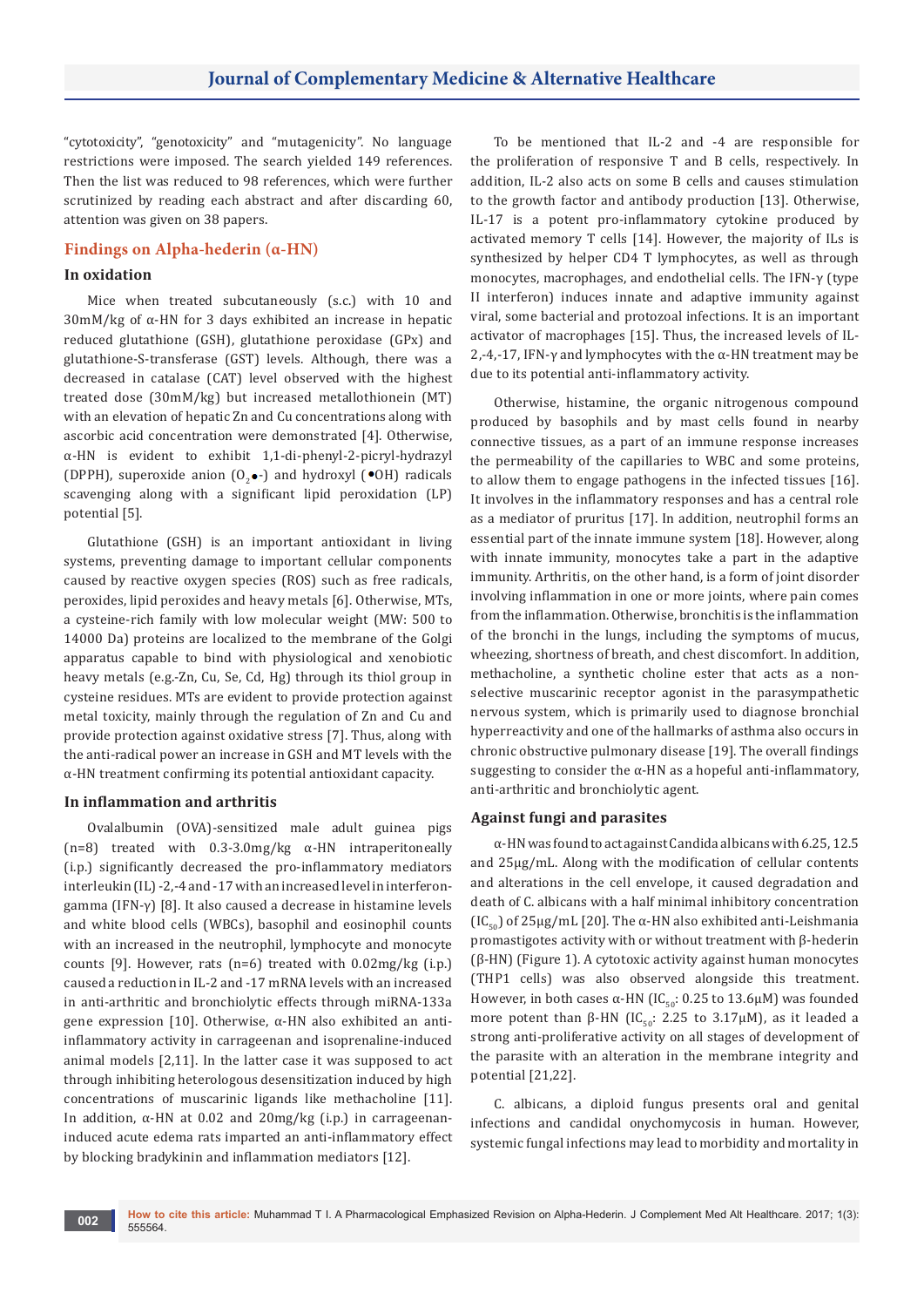immunocompromised patients (e.g. -AIDS, cancer chemotherapy, organ or bone marrow transplantation) [23,24]. Otherwise, Leishmaniasis, in human is caused by more than 20 species of Leishmania. It presents ulcer of the skin, mouth, and nose with fever, low red blood cells (RBCs), and enlarged spleen and liver [25,26].

## **In cancer**



Both  $α$ -HN and delta-hederin (δ-HN) (Figure 1) are evident to cause membrane pore formation. Their introduction inside the cell is assumed via sterol-dependent pathway [27,28]. An earlier report also suggesting  $\alpha$ -HN to cause vacuolization of the cytoplasm and alteration of the cell membrane leading to cell death in melanoma and non-cancer mouse 3T3 fibroblasts cells [29]. Otherwise, an uprregulation of nuclear factor kappa B (NFκB) and Caspase-3 dependent pathways leading to produce nitric oxide (NO) and ROS are evident to cause oxidative damage of cells in BALB/C mice and murine leukemia P388 cells, respectively [30,31]. In MCF-7 and MDA-MB-231 human breast cancer cells, α-HN (0.008-10µg/mL) induced apoptosis and caused a depolarization of mitochondrial membrane potential leading to release of Apaf-1 (apoptosome) and cytochrome c and activation of Caspase-3 and -9 [3]. The  $\alpha$ -HN (8-20 $\mu$ M) is also evident to induce cell necrosis and apoptosis in HEp-2 (larynx carcinoma) cells [32]. However, α-HN (0.1-5µM) with pentoxifylline exhibited cytotoxicity by downregulation of the mRNA levels of TNF-α and IL-6 in murine hepatoma (Hepa-1c1c7) and murine macrophage (RAW 264.7) cell lines [33].

On the other hand, β-HN, other than α-HN exhibited significant cytotoxic activity in human HeLa, MCF-7, HL-60, HT1080 and HepG2 cell lines, where the IC50 values were found

in between 4.74 and  $>$ 100μM [34]. However, α-HN also found to act against a number of human cancer cell lines including colon cancer (HT-29) with 5-fluorouracil (5-FU) and 3-O-alpha-L: -rhamnopyranosyl-(1-->2)-alpha-L: -arabinopyranoside [35,36]. In both cases, the activity was considered synergistic as the cotreated groups caused significant death of the tested cell lines than the individually treated groups. In addition, α-HN also evident to produce an antitumor activity against murine leukemia (P388) and Lewis lung carcinoma (LL/2), human kidney (HEK293), smooth muscle (HASM) and tranfection of HEK293 cell lines [37,38]. Otherwise, α-HN and/or its α-HN chitosan nanoparticles (α-HN-CS-CD147-NPs) (148.23 ±1.75nm) at a dose of 50μg/mL exhibited strong antitumor activity on HepG2 and SMMC-7721 cell lines. However, the activity of  $\alpha$ -HN-CS-CD147-NPs was considered more prominent than α-HN [39].

To be mentioned that the α-HN (0.13-13nM/mL) was found non-mutagenic in doxorubicin (DOX)-induced toxicity in human lymphocytes [40].

The NF-κB can be stimulated by stress, cytokines, free radicals and so on [41]. The activated NF-κB is translocated into the nucleus after binding to specific sequences of DNA (response elements) and recruits other proteins such as co-activators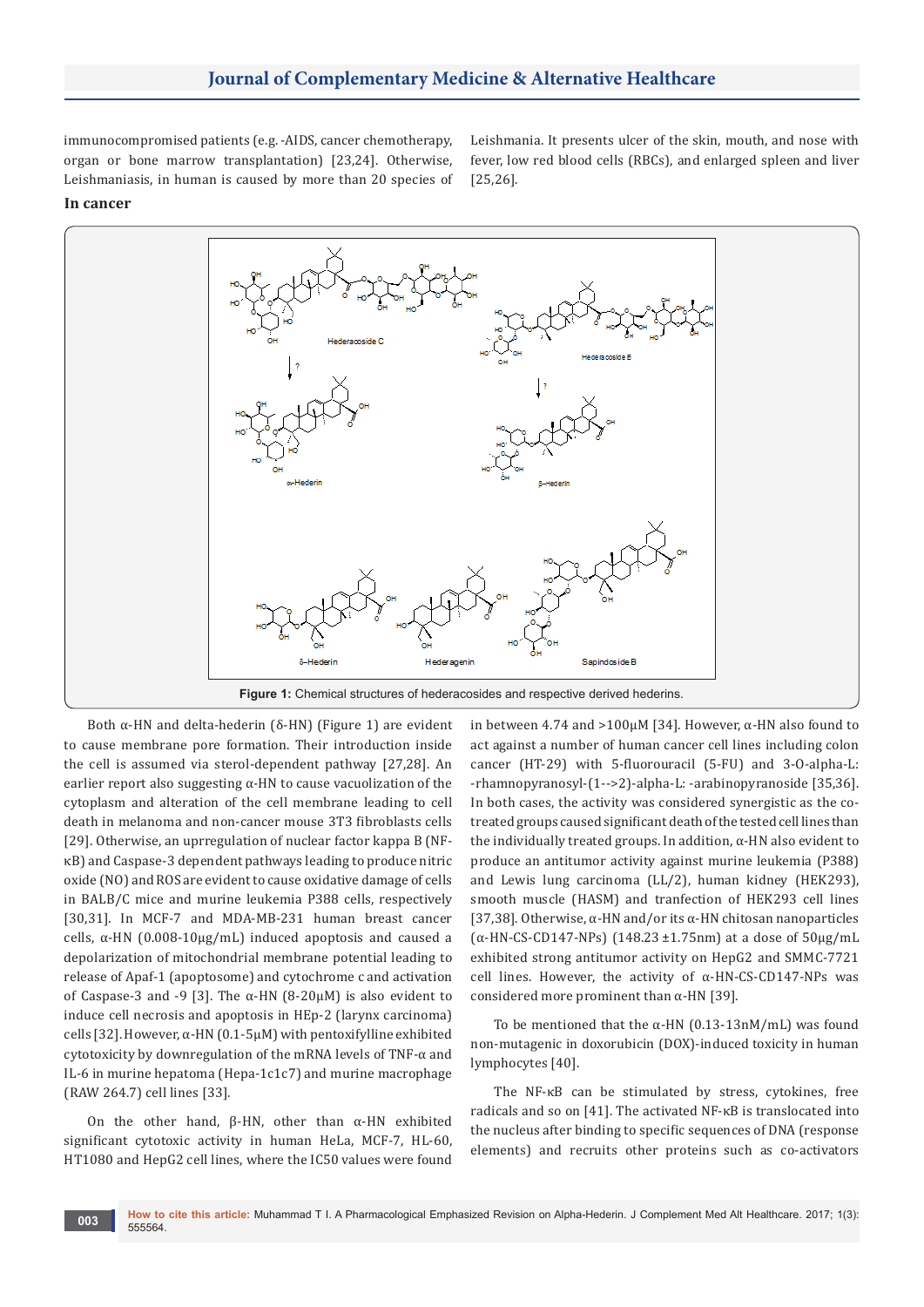and RNA polymerase, leading to transcribe downstream DNA into mRNA, which results in a change of cell function [42]. Thus an incorrect regulation of NF-κB may be linked to cancer, inflammatory and autoimmune diseases, immune-suppression and other diseases [43]. The source of ROS is a vast. ROS, the chemically reactive molecules containing oxygen like peroxides,  $O_2$  -,  $\bullet$  OH, and singlet oxygen have an important role in cell signaling and homeostasis [44]. However, excess production of ROS is involved in cellular detrimental effects, including cancer and cell death. Otherwise, NO is also an important cellular signaling molecule and a powerful vasodilator with a short half-life [45]. NO can be produced by NOS dependent and independent pathways. Along with a number of beneficial effects, excess amount of NO can contribute to reperfusion injury following a period of ischemia and by reacting with superoxide  $(0, \bullet)$ , it produces the damaging oxidant peroxynitrite. The α-HN in BALB/C mice and murine leukemia P388 cells [30,31] produced cytotoxicity via over production of ROS and NO may be the detrimental effects of it. However, in MCF-7 and MDA-MB-231 human breast cancer cells α-HN induced apoptosis and depolarization of mitochondrial membrane potential [3] and in HEp-2 (larynx carcinoma) cells necrosis and apoptosis [32] may be linked to the  $\alpha$ -HN-mediated pro-oxidant activity as the upregulation of NF-κB may link to oxidative stress. In addition, Caspase-9, the initiator Caspase encoded by the CASP9 gene is linked to the mitochondrial death pathway. It is activated during programmed cell death (apoptosis). After an induction of stress signaling pathways Jun amino terminal kinase (JNK)/ Stress-activated protein kinases (SAPK) causes the release of cytochrome c from the mitochondria and activation of Apaf-1. On the other hand, Caspase-3 (encoded by CASP3 gene) is a Caspase protein that interacts with Caspase-8 and Caspase-9, sequential activation of which results in cell apoptosis. Thus the activation of Caspase -3 and -9 and release of Apaf-1 and cytochrome c is linked together during programmed cell death. Otherwise, the IL-6 (encoded by IL6 gene) may act as both a pro-inflammatory cytokine and an anti-inflammatory myokine [46]. IL-6 is secreted by T cells and macrophages to stimulate immune response, e.g. during infection and after trauma, especially burns or other tissue damage leading to inflammation. Otherwise, during signaling pathways of TNF-α, NF-κB, translocates to the nucleus and mediates the transcription of a vast array of proteins involving in cell survival and proliferation, inflammatory response, and antiapoptotic factors. Thus, the downregulation of IL-6 and TNF-α in the murine hepatoma (Hepa-1c1c7) and murine macrophage (RAW 264.7) cell lines [33] is helpful for cell death.

## **On hepatic system**

Liu et al. [47] suggested that  $α$ -HN is hepatoprotective through the suppression of P450 system in acetaminophen-, bromobenzene-, carbon tetrachloride (CCl<sub>4</sub>)-, furosemide-, thioacetamide-, chloroform (CHCl<sub>3</sub>) and dimethylnitrosamineinduced liver injury in mice. Shi & Liu [48] also found a similar activity when mice were treated with α-HN and/or sapindoside

B (Figure 1) at 20mg/kg (s.c.) for 3 days. Jeong [49] suggested α-HN specifically decrease the activities of cytochrome P (CYP)- 4501A1, -4501A2, and -4502E1. There was also a demonstration about the downregulation of the activities of microsomal ethoxyresorufin O-deethylase, methoxyresorufin O-demethylase and aniline hydroxylase. However, the animals of the co-treatment group were significantly protected than the groups treated with α-HN and sapindoside B alone. Before this, Liu et al. [50] found an increased levels of hepatic MT-I and -II in cadmium (Cd)-induced liver injured mice with the s.c. treatment of α-HN at 10-300mM/ kg. Otherwise, prevention in the augmented levels of serum alanine aminotransferase (ALT), lactase dehydroginase (LDH) and LP activities was also noted in CCl4-induced hepatotoxic mice [51]. In addition, α-HN (0.1-20μM) is also evident to cause suppression of 2,3,7,8-tetrachlorodibenzo-p-dioxin (TCDD) induced Cyp1a-1 gene expression with an antagonistic effect of the DNA binding potential of a nuclear Ah receptor in mouse hepatoma (Hepa-1c1c7) cell line [52].

CYP4501A1 is a substrate-inducible microsomal enzyme that oxygenates polycyclic aromatic hydrocarbons, especially those are carcinogenic to convert them as water-soluble derivatives [53]. Diseases associated with CYP4501A1 include ehrlich tumor carcinoma and pyridoxine deficiency. Otherwise, CYP4501A2 is a monooxygenase protein, catalyzes many reactions involved in drug metabolism and synthesis of cholesterol, steroids and other lipids. However, it is able to metabolize some polycyclic aromatic hydrocarbons (PAHs) to carcinogenic intermediates. Other xenobiotic substrates for this enzyme include caffeine, aflatoxin B1, and acetaminophen. It metabolizes arachidonic acid to 19-hydroxyeicosatetraenoic acid (19-HETE), which constricts arterioles, elevates blood pressure, promotes inflammation responses, and stimulates the growth of various types of tumor cells [54]. CYP4502E1 gene, especially encodes a member of the cytochrome P450 super-family of enzymes. Ethoxyresorufin [55], methoxyresorufin and aniline appear to be metabolized by a group of CYP450 isoenzymes. Thus, the decreased levels of CYP450 enzymes-mediated low microsomal ethoxyresorufin O-deethylase, methoxyresorufin O-demethylase and aniline hydroxylase levels [49] may be linked in. MT protein acts as a primary metal storage, transport and detoxification [56]. In addition, ALT, LDH and LP are the biomarkers considered during liver injury. Thus, the modulatory effects on the overall genes and other biomarkers may be associated in hepatoprotective potential of α-HN.

## **Miscellaneous**

Rats when treated with α-HN exhibited Zn depilation with a decreased fetal weight and increased the incidence of abnormal fetuses at high dose (300mM/kg) [57]. Duffy et al. [58] suggested a secondary Zn deficiency in rats treated with α-HN at 20 or 30mM/kg for 10 days. Male Wistar rat isolated stomach corpus and fundus strips treated with α-HN (100μM) exhibited  $Ca^{2+}$ influx via voltage-dependent calcium channels of L-type [59].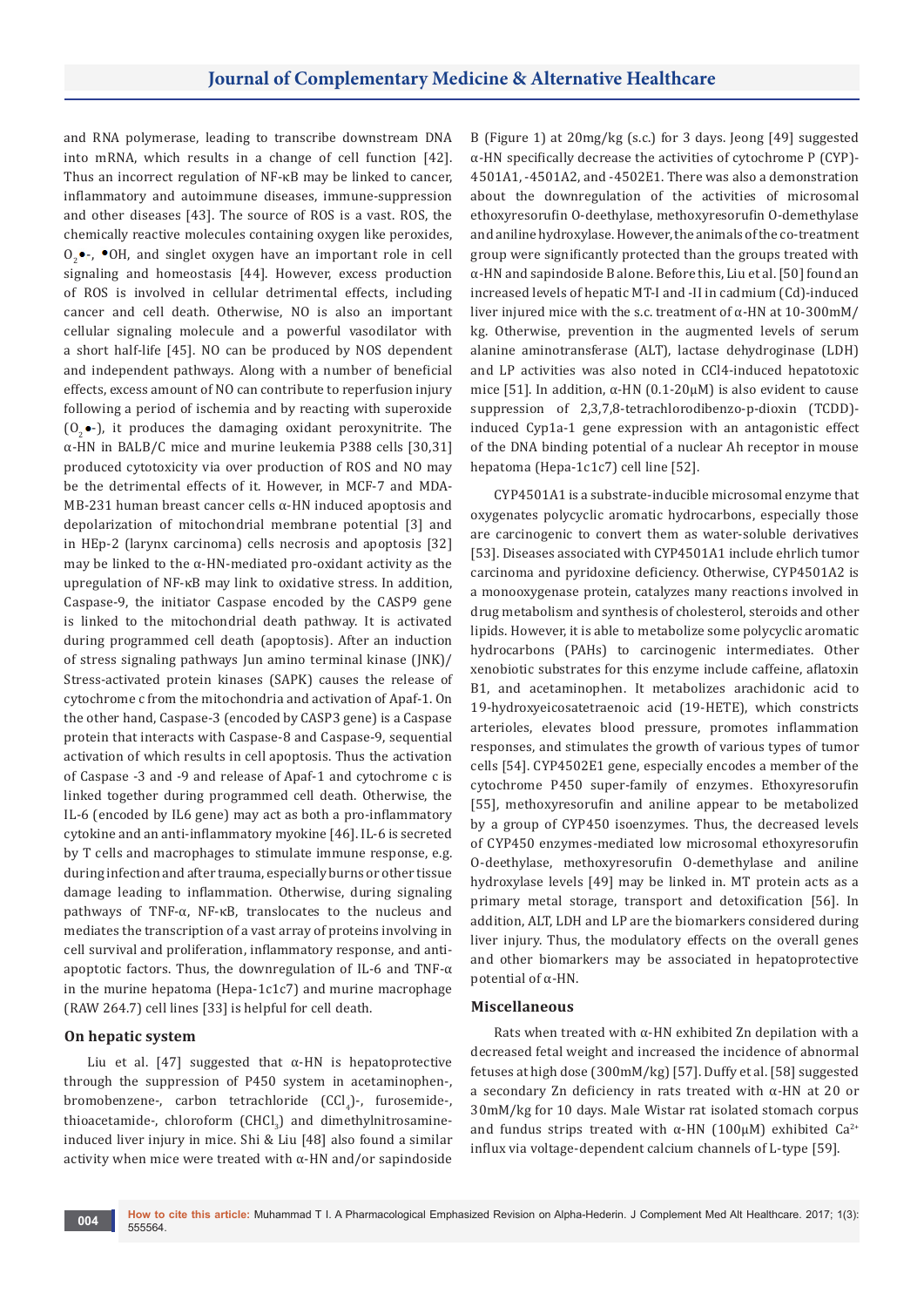Zinc  $(Zn^{2+})$  is found in nearly 100-300 specific enzymes, serving as a structural ion in transcription factors and is stored and transferred in MPs [60]. Zn is a key factor in prostate gland function and reproductive organ growth [61], metabolism of RNA and DNA, signal transduction as well as gene expression. It also regulates apoptosis and modulates brain excitability [62]. However, the augmented level of Zn can be toxic to the nervous system [63]. On the other hand, intracellular calcium

 $(Ca<sup>2+</sup>)$  may cause oxidative stress and apoptosis to the cells, and thus producing several diseases, especially cardiac myocyte experiences with Ca<sup>2+</sup> influx. It also impairs kidney function and decreases absorption of other minerals [64,65]. Thus,  $\text{Zn}^{2+}$ depilation and  $Ca^{2+}$  influx phenomena may be a major concern to the toxicological studies of α-HN  $[66]$ . The overall findings in a brief are shown in Table 1.

**Table 1:** Findings on α-hederin (along with other chemical moieties) in a brief.

| Dose(drug)/Route of<br>Administration      | <b>Test System</b>                                                                                                                                                    | <b>Activity</b>                                                                                                                                                                                                                         | <b>References</b>                |
|--------------------------------------------|-----------------------------------------------------------------------------------------------------------------------------------------------------------------------|-----------------------------------------------------------------------------------------------------------------------------------------------------------------------------------------------------------------------------------------|----------------------------------|
| 10 and 30mM/kg (s.c.) for 3 days           | In mice                                                                                                                                                               | Increased liver GSH, GPx and GST levels.<br>Decreased CAT with 30mM/kg but increased<br>MP with an elevation of hepatic Zn and Cu<br>concentrations along with ascorbic acid<br>concentration                                           | Liu & Liu [4]                    |
|                                            | Antioxidant tests: DPPH, $O_2 \bullet$ -, $\bullet$<br>OH free radical scavenging, total<br>antioxidant activity, reducing<br>power and metal chelating<br>activities | Anti-radical, at concentration of 75pg/mL<br>showed 94% inhibition on LP                                                                                                                                                                | Gülçin et al. [5]                |
| 0.3-3.0mg/kg (i.p.)                        | In OVA- sensitized male adult<br>guinea pigs $(n=8)$                                                                                                                  | Decreased levels of IL-2, IL-4 and IL-17 with<br>an increased level of IFN- $\gamma$                                                                                                                                                    | Keyhanmanesh et al. [8]          |
| $0.3 - 3.0$ mg/kg $(i.p.)$                 | In OVA- sensitized male adult<br>guinea pigs $(n=8)$                                                                                                                  | Decreased histamine levels and WBC,<br>basophil and eosinophil counts; increased<br>in neutrophil, lymphocyte and monocyte<br>counts                                                                                                    | Saadat et al. [9]                |
| $0.02$ mg/kg $(i.p.)$                      | OVA-sensitized male rats (n=6)                                                                                                                                        | Decreased IL-2 and IL-17 mRNA levels<br>with an increased in miRNA-133 a gene<br>expression                                                                                                                                             | Ebrahimi et al. [10]             |
| With its methyl ester at 60mg/<br>kg(p.o.) | In carrageenan-induced edema<br>rats and mice                                                                                                                         | Produced anti-arthritic activity                                                                                                                                                                                                        | Li et al. [2]                    |
| 0.02 and 20mg/kg (i.p.)                    | In carrageenan-induced acute paw<br>edema in rats $(n=7)$                                                                                                             | Imparted anti-inflammatory effects by<br>blocking bradykinin or other inflammation<br>mediators                                                                                                                                         | Gepdiremen et al. [12]           |
| 1 and $100\mu$ M                           | On isoprenaline-induced<br>relaxation in bovine tracheal<br>smooth muscle strips.                                                                                     | Bronchiolytic effect by inhibiting<br>heterologous desensitization induced by<br>high concentrations of muscarinic ligands<br>like methacholine                                                                                         | Wolf et al. [11]                 |
| $100 \mu M$                                | On male wistar rat isolated<br>stomach corpus and fundus strips                                                                                                       | Cholinergic pathways do not participate in<br>$\alpha$ -HN-evoked contraction                                                                                                                                                           | Mendel et al. [58]               |
| 6.25, 12.5 and $25\mu g/mL$                | On Candida albicans                                                                                                                                                   | Induced modification of cellular contents<br>and alterations of cell envelope with<br>degradation and death with an IC50 of<br>$25\mu g/mL$                                                                                             | Moulin-Traffort et al.<br>$[20]$ |
| With $\beta$ -HN                           | In Leishmania promastigotes and<br>human monocytes (THP1 cells).                                                                                                      | Exhibited strong anti-proliferative activity<br>on all stages of development of the parasite<br>by altering membrane integrity and<br>potential. $\alpha$ -hederin produced IC50 = 0.25 to<br>13.6μM, while β-hederin by 2.25 to 3.17μM | Delmas et al. [21]               |
| With $\beta$ -HN                           | On Leishmania Mexicana in their<br>promastigote and amastigote<br>forms                                                                                               | Exhibited strong anti-proliferative activity<br>on all stages of development of the parasite                                                                                                                                            | Ridoux et al. [22]               |
|                                            | On mouse B16 melanoma and<br>non-cancer mouse 3T3 fibroblasts<br>cells                                                                                                | Induced vacuolization of the cytoplasm and<br>membrane alterations leading to cell death                                                                                                                                                | Danloy et al. [29]               |
| $0.5$ and $1\mu$ M                         | In BALB/C mice                                                                                                                                                        | Stimulated NO release via upregulation<br>of iNOS expression through NF-KB<br>transactivation.                                                                                                                                          | Jeong & Choi [30]                |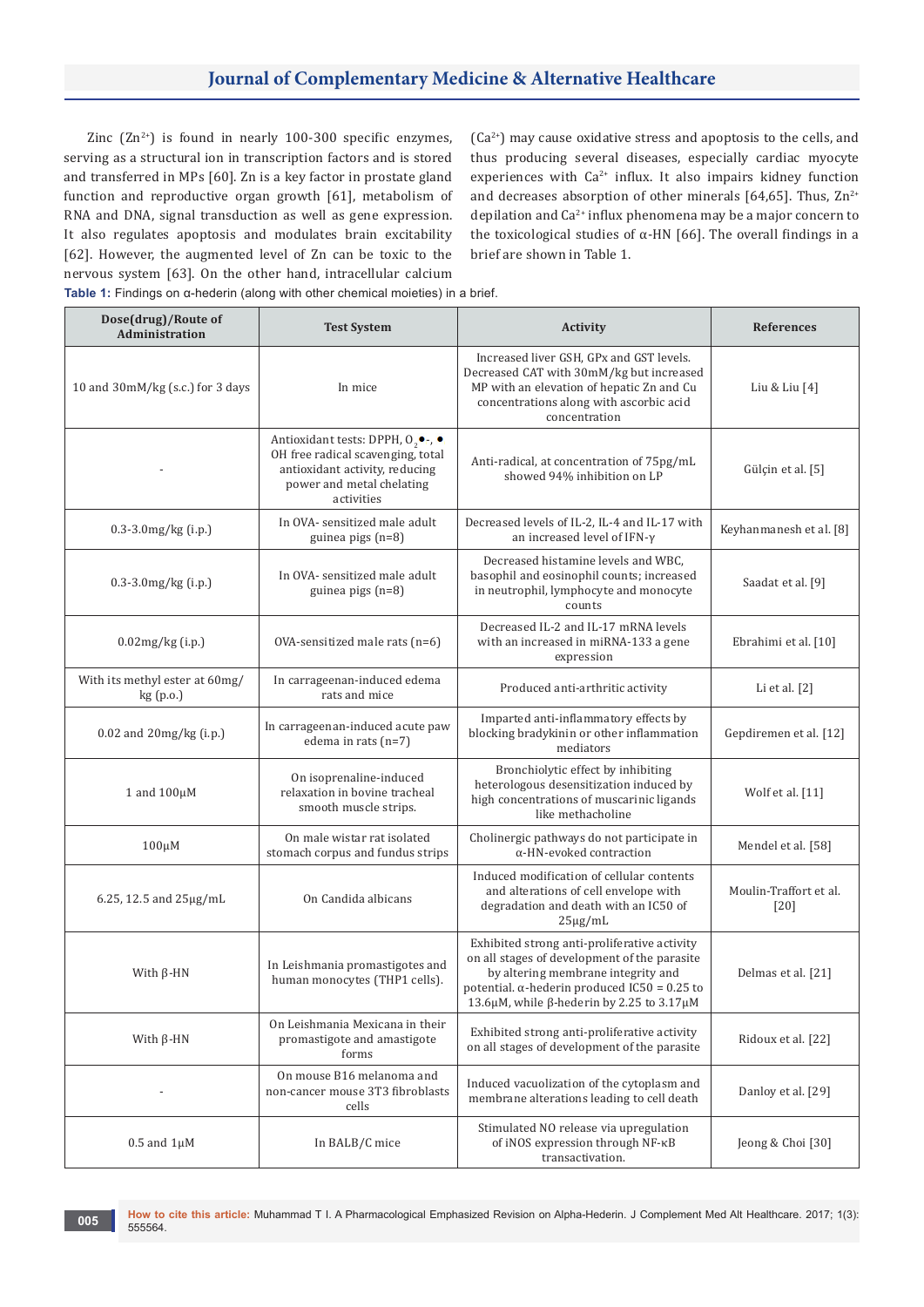|                                                                                   | In murine leukemia P388 cells                                                                                                                                | Caused disruption of mitochondrial<br>membrane potential and subsequently<br>increased the production of ROS with<br>Caspase-3 activation                                                                                                                                     | Swamy & Huat [31]              |
|-----------------------------------------------------------------------------------|--------------------------------------------------------------------------------------------------------------------------------------------------------------|-------------------------------------------------------------------------------------------------------------------------------------------------------------------------------------------------------------------------------------------------------------------------------|--------------------------------|
| $0.008 - 10 \mu g/mL$                                                             | In MCF-7 and MDA-MB-231<br>human breast cancer cells                                                                                                         | Induced apoptosis and caused a<br>depolarization of mitochondrial membrane<br>potential leading to release of Apaf-1 and<br>cytochrome c and activation of Caspase-3<br>and $-9$                                                                                              | Cheng et al. [3]               |
| With CP and TQ at 6-14µM                                                          | On human A549 (lung carcinoma),<br>Hep-2 (larynx epidermoid<br>carcinoma), HT-29 (colon<br>adenocarcinoma) and MIA PaCa-2<br>(pancreas carcinoma) cell lines | Enhanced neither cytotoxicity nor apoptosis<br>of these cancer cells (IC50 values ranging<br>from $5.4 - 27.1 \mu M$ )                                                                                                                                                        | Rooney & Ryan [32]             |
| $8-20\mu M$                                                                       | In HEp-2 (larynx carcinoma) cells                                                                                                                            | Produced necrosis and apoptosis activity                                                                                                                                                                                                                                      | Rooney & Ryan [32]             |
| With pentoxifylline at 0.1-5µM                                                    | In murine hepatoma (Hepa-1c1c7)<br>and murine macrophage (RAW<br>264.7) cell lines                                                                           | Decreased production of production and<br>mRNA levels of TNF- $\alpha$ and IL-6                                                                                                                                                                                               | Kim et al. [33]                |
| $\beta$ -HN                                                                       | On HeLa, MCF-7, HL-60, HT1080<br>and HepG2 cell lines                                                                                                        | Cytotoxic activity with the IC50 values<br>between 4.74 to $>100\mu$ M                                                                                                                                                                                                        | Liu et al. $[34]$              |
| With $\delta$ -HN                                                                 |                                                                                                                                                              | Pore formation and sterol-dependent<br>introduction into the cells                                                                                                                                                                                                            | Lorent et al. [27]             |
|                                                                                   |                                                                                                                                                              | Pore formation and sterol-dependent<br>introduction into the cells.                                                                                                                                                                                                           | Lorent et al. [28]             |
| With 3-O-alpha-L:<br>-rhamnopyranosyl-(1-->2)-<br>alpha-L: -arabinopyranoside     | In human cancer cell lines (A-549,<br>SK-OV-3, and SK-MEL-2)                                                                                                 | Significant anticancer activity                                                                                                                                                                                                                                               | Bang et al. [35]               |
| With 5-FU at 0.001-100µM                                                          | On colon adenocarcinoma (HT-29)<br>cell line                                                                                                                 | Synergistic anticancer effects                                                                                                                                                                                                                                                | Bun et al. [36]                |
| 5 and 10mg/kg mg/kg (p.o.) for<br>7 days                                          | In murine leukemia (P388) and<br>Lewis lung carcinoma (LL/2) cell<br>lines in C57BL/6 x DBA/2 mice                                                           | Antitumor activity                                                                                                                                                                                                                                                            | Kumara & Huat [37]             |
| $1 \mu M$                                                                         | On human kidney cells (HEK293),<br>smooth muscle cells (HASM) and<br>tranfection of HEK293 Cells                                                             | Antitumor activity against the cell lines                                                                                                                                                                                                                                     | Sieben et al. [38]             |
| With $\alpha$ -HN chitosan<br>nanoparticles $(148.23 \pm 1.75nm)$<br>$50\mu g/mL$ | In HepG2 and SMMC-7721 cell<br>lines                                                                                                                         | Strong antitumor activity of $\alpha$ -HN-CS-<br>$CD147-NPs$                                                                                                                                                                                                                  | Zhu et al. [39]                |
| $0.13 - 13nM/mL$                                                                  | In DOX-induced toxicity in human<br>lymphocytes                                                                                                              | Produced a desmutagenic effect                                                                                                                                                                                                                                                | Amara-Mokrane et al.<br>$[40]$ |
| $10-300$ m $M/kg$ (s.c.)                                                          | In Cd-induced liver injury mice                                                                                                                              | Increased hepatic MP -I and -II levels.<br>Exhibited hepatoprotectivity                                                                                                                                                                                                       | Liu et al. [49]                |
| $30mM/kg$ (s.c.) for 3 days                                                       | In acetaminophen-,<br>bromobenzene-, CCl4-,<br>furosemide-, thioacetamide-,<br>CHCl3 and dimethylnitrosamine-<br>induced liver injury in mice                | Exhibited hepatoprotectivity with a<br>suppression of P450                                                                                                                                                                                                                    | Liu et al. [46]                |
| With sapindoside B at 20mg/kg<br>(s.c.) for 3 days                                | In mice $(n=5)$                                                                                                                                              | Hepatoprotectivity with a suppressive effect<br>on liver cytochrome P-450                                                                                                                                                                                                     | Shi & Liu [47]                 |
|                                                                                   | In mice                                                                                                                                                      | Significantly decreased the hepatic<br>content of P450 and the activities of<br>microsomal ethoxyresorufin O-deethylase,<br>methoxyresorufin O-demethylase, and<br>aniline hydroxylase, representative activities<br>of CYP-4501A1, -4501A2, and -4502E1 other<br>than P4502B | Jeong [48]                     |
|                                                                                   | On CCl4-induced hepatotoxic mice                                                                                                                             | Significantly prevented the increase in<br>serum ALT, LDH and LP activities in a dose<br>dependent manner                                                                                                                                                                     | Jeong & Park [50]              |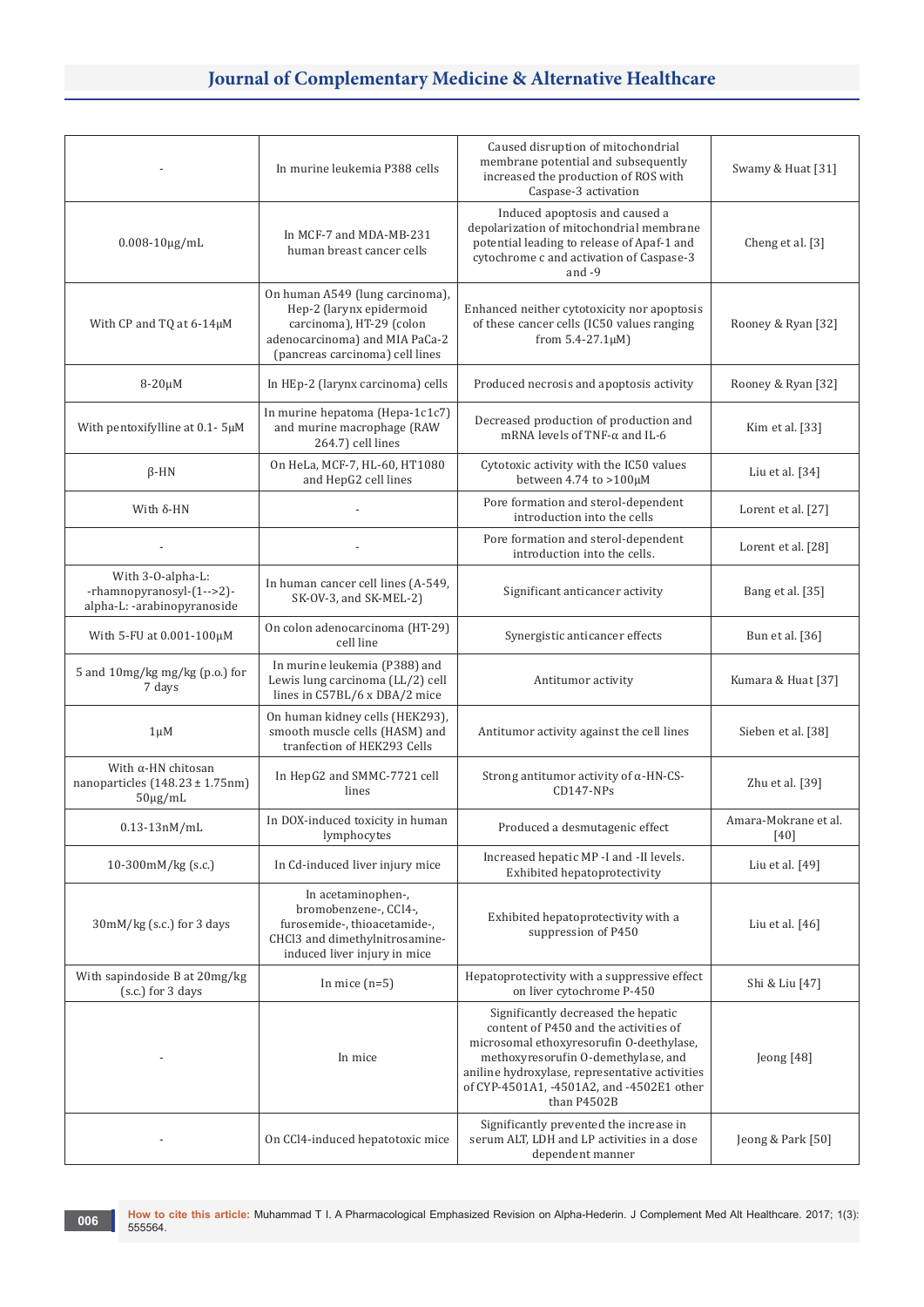| $0.1 - 20$ uM                  | In mouse hepatoma (Hepa-1c1c7)<br>cell line                     | Suppressed TCDD-induced Cyp1a-1 gene<br>expression with an antagonistic effect of<br>the DNA binding potential of a nuclear Ah<br>receptor | Jeong & Lee $[51]$  |
|--------------------------------|-----------------------------------------------------------------|--------------------------------------------------------------------------------------------------------------------------------------------|---------------------|
| 3 to $300 \text{mM/kg}$ (s.c.) | In rats                                                         | Zn depilation with a decreased fetal weight<br>and increased the incidence of abnormal<br>fetuses at high dose                             | Daston et al. [56]  |
| 20 or 30mM/kg for 10 days      | In rats                                                         | Exhibited a secondary zinc deficiency                                                                                                      | Duffy et al. $[57]$ |
| $100 \mu M$                    | On male Wistar rat isolated<br>stomach corpus and fundus strips | $Ca2+$ influx occurred via voltage-dependent<br>calcium channels of L-type                                                                 | Mendel et al. [58]  |

## **Conclusion**

Revision accounts α-HN to have antioxidant, anti-inflammatory, antiarthritic and bronchiolytic effects. Along with antifungal and antiparasitic activities  $\alpha$ -HN is also a potent cytotoxic agent. Antitumor activity is also demonstrated against a number of cancer cell lines. In addition, α-HN has desmutagenic hepatoprotective potential.

## **Featuring**

The methyl ester of  $\alpha$ -HN (60mg/kg, p.o.) is evident to produce strong anti-arthritic activity in carrageenan-induced edema rats and mice [2]. Otherwise, with cisplatin (CP) and thymoquinone (TQ), α-HN at 6-14µM exhibited neither cytotoxicity nor apoptosis on the human A549 (lung carcinoma), Hep-2 (larynx epidermoid carcinoma), HT-29 (colon adenocarcinoma) and MIA PaCa-2 (pancreas carcinoma) cell lines [32]. Although, physiological  $Zn^{2+}$  depletion and  $Ca^{2+}$  influx in experimental animals are reported, but synergistic effects with other chemicals as well as antagonistic effects of number of toxicants making  $\alpha$ -HN as an interesting chemical in the advances in pharmacological studies.

## **Acknowledgement**

I am owed to the NTF, Federal University of Piaui, Brazil for providing internet facility to carry out this revision.

## **Conflict of Interest**

I have no conflict of interest.

## **References**

- 1. Posselt L (1849) On the constituents of the seeds of ivy. J Practical Chem 7: 92-95.
- 2. [Li DW, Hyun JE, Jeong CS, Kim YS, Lee EB \(2003\) Anti inflammatory](https://www.ncbi.nlm.nih.gov/pubmed/12673020)  [activity of alpha-hederin methyl ester from the alkaline hydrolysate of](https://www.ncbi.nlm.nih.gov/pubmed/12673020)  [the butanol fraction of Kalopanax pictus bark extract. Biol Pharm Bull](https://www.ncbi.nlm.nih.gov/pubmed/12673020)  [26\(4\): 429-433.](https://www.ncbi.nlm.nih.gov/pubmed/12673020)
- 3. [Cheng L, Xia TS, Wang YF, Zhou W, Liang XQ, et al. \(2014\) The anticancer](https://www.ncbi.nlm.nih.gov/pubmed/24842044)  effect and mechanism of **α-**[hederin on breast cancer cells. Int J Oncol](https://www.ncbi.nlm.nih.gov/pubmed/24842044)  [45\(2\): 757-763.](https://www.ncbi.nlm.nih.gov/pubmed/24842044)
- 4. [Liu YP, Liu J \(1997\) Effect of alpha-hederin on hepatic detoxifying](https://www.ncbi.nlm.nih.gov/pubmed/10072890)  [systems in mice. Zhongguo Yao Li Xue Bao 18\(1\): 33-36.](https://www.ncbi.nlm.nih.gov/pubmed/10072890)
- 5. G**ü**l**ç**[in I, Mshvildadze V, Gepdiremen A, Elias R \(2004\) Antioxidant](https://www.ncbi.nlm.nih.gov/pubmed/15241892)  [activity of saponins isolated from ivy: alpha-hederin, hederasaponin-C,](https://www.ncbi.nlm.nih.gov/pubmed/15241892)  [hederacolchiside-E and hederacolchiside-F. Planta Med 70\(6\): 561-](https://www.ncbi.nlm.nih.gov/pubmed/15241892) [563.](https://www.ncbi.nlm.nih.gov/pubmed/15241892)
- 6. [Pompella A, Visvikis A, Paolicchi A, Tata V, Casini AF \(2003\) The](https://www.ncbi.nlm.nih.gov/pubmed/14555227)  [changing faces of glutathione, a cellular protagonist. Biochem](https://www.ncbi.nlm.nih.gov/pubmed/14555227)  [Pharmacol 66\(8\): 1499-1503.](https://www.ncbi.nlm.nih.gov/pubmed/14555227)
- 7. [Felizola SJ, Nakamura Y, Arata Y, Ise K, Satoh F, et al. \(2014\)](https://www.ncbi.nlm.nih.gov/pubmed/24242700)  [Metallothionein-3 \(MT-3\) in the human adrenal cortex and its](https://www.ncbi.nlm.nih.gov/pubmed/24242700)  [disorders. Endocr Pathol 25\(3\): 229-235.](https://www.ncbi.nlm.nih.gov/pubmed/24242700)
- 8. [Keyhanmanesh R, Saadat S, Mohammadi M, Shahbazfar AA, Fallahi M](https://www.ncbi.nlm.nih.gov/pubmed/26292851)  (2015) The Protective Effect of **α**[-Hederin, the Active Constituent of](https://www.ncbi.nlm.nih.gov/pubmed/26292851)  [Nigella sativa, on Lung Inflammation and Blood Cytokines in Ovalbumin](https://www.ncbi.nlm.nih.gov/pubmed/26292851)  [Sensitized Guinea Pigs. Phytother Res 29\(11\): 1761-1767.](https://www.ncbi.nlm.nih.gov/pubmed/26292851)
- 9. [Saadat S, Mohammadi M, Fallahi M, Keyhanmanesh R, Aslani MR](https://www.ncbi.nlm.nih.gov/pubmed/25752254)  (2015) The protective effect of **α-**[hederin, the active constituent of](https://www.ncbi.nlm.nih.gov/pubmed/25752254)  [Nigella sativa, on tracheal responsiveness and lung inflammation in](https://www.ncbi.nlm.nih.gov/pubmed/25752254)  [ovalbumin-sensitized guinea pigs. J Physiol Sci 65\(3\): 285-292.](https://www.ncbi.nlm.nih.gov/pubmed/25752254)
- 10. [Ebrahimi H, Fallahi M, Khamaneh AM, Ebrahimi Saadatlou MA, Saadat](https://www.ncbi.nlm.nih.gov/pubmed/26865286)  S, et al. (2016) Effect of **α-**[Hederin on IL-2 and IL-17 mRNA and miRNA-](https://www.ncbi.nlm.nih.gov/pubmed/26865286)[133a Levels in Lungs of Ovalbumin-Sensitized Male Rats. Drug Dev Res](https://www.ncbi.nlm.nih.gov/pubmed/26865286)  [77\(2\): 87-93.](https://www.ncbi.nlm.nih.gov/pubmed/26865286)
- 11. Wolf A, Gosens R, Meurs H, H**ä**[berlein H \(2011\) Pre-treatment with](https://www.ncbi.nlm.nih.gov/pubmed/20637581)  **α-**hederin increases **β**[-adrenoceptor mediated relaxation of airway](https://www.ncbi.nlm.nih.gov/pubmed/20637581)  [smooth muscle. Phytomedicine 18\(2-3\): 214-218.](https://www.ncbi.nlm.nih.gov/pubmed/20637581)
- 12. Gepdiremen A, Mshvildadze V, S**ü**[leyman H, Elias R \(2005\) Acute](https://www.ncbi.nlm.nih.gov/pubmed/16008120)  [anti-inflammatory activity of four saponins isolated from ivy: alpha](https://www.ncbi.nlm.nih.gov/pubmed/16008120)[hederin, hederasaponin-C, hederacolchiside-E and hederacolchiside-F](https://www.ncbi.nlm.nih.gov/pubmed/16008120)  [in carrageenan-induced rat paw edema. Phytomedicine 12\(6-7\): 440-](https://www.ncbi.nlm.nih.gov/pubmed/16008120) [444.](https://www.ncbi.nlm.nih.gov/pubmed/16008120)
- 13. [Mott HR, Driscoll PC, Boyd J, Cooke RM, Weir MP, et al. \(1992\)](https://www.ncbi.nlm.nih.gov/pubmed/1510960)  [Secondary structure of human interleukin 2 from 3D heteronuclear](https://www.ncbi.nlm.nih.gov/pubmed/1510960)  [NMR experiments. Biochem 31\(33\): 7741-7744.](https://www.ncbi.nlm.nih.gov/pubmed/1510960)
- 14. [Aggarwal S, Gurney AL \(2002\) IL-17: prototype member of an emerging](https://www.ncbi.nlm.nih.gov/pubmed/11781375)  [cytokine family. J Leukocyte Biol 71\(1\): 1-8.](https://www.ncbi.nlm.nih.gov/pubmed/11781375)
- 15. [Schoenborn JR, Wilson CB \(2007\) Regulation of interferon-gamma](https://www.ncbi.nlm.nih.gov/pubmed/17981204)  [during innate and adaptive immune responses. Adv Immunol 96: 41-](https://www.ncbi.nlm.nih.gov/pubmed/17981204) [101.](https://www.ncbi.nlm.nih.gov/pubmed/17981204)
- 16. Di Giuseppe M (2003) Nelson Biology 12. Toronto: Thomson Canada, pp. 473.
- 17. [Andersen HH, Elberling J, Arendt-Nielsen L \(2015\) Human surrogate](https://www.ncbi.nlm.nih.gov/pubmed/26015312)  [models of histaminergic and non-histaminergic itch. Acta Derm](https://www.ncbi.nlm.nih.gov/pubmed/26015312)  [Venereol 95\(7\): 771-777.](https://www.ncbi.nlm.nih.gov/pubmed/26015312)
- 18. Ermert D, Niemiec MJ, R**ö**[hm M, Glenthoj A, Borregard N, et al. \(2013\)](https://www.ncbi.nlm.nih.gov/pubmed/23650619)  [Candida albicans escapes mouse neutrophils. J Leukoc Biol 94\(2\): 223-](https://www.ncbi.nlm.nih.gov/pubmed/23650619) [236.](https://www.ncbi.nlm.nih.gov/pubmed/23650619)
- 19. [Birnbaum S, Barreiro TJ \(2007\) Methacholine challenge testing:](https://www.ncbi.nlm.nih.gov/pubmed/17565027)  [identifying its diagnostic role, testing, coding, and reimbursement.](https://www.ncbi.nlm.nih.gov/pubmed/17565027)  [Chest 131\(6\): 1932-1935.](https://www.ncbi.nlm.nih.gov/pubmed/17565027)
- 20. [Moulin-Traffort J, Favel A, Elias R, Regli P \(1998\) Study of the action](https://www.ncbi.nlm.nih.gov/pubmed/9916465)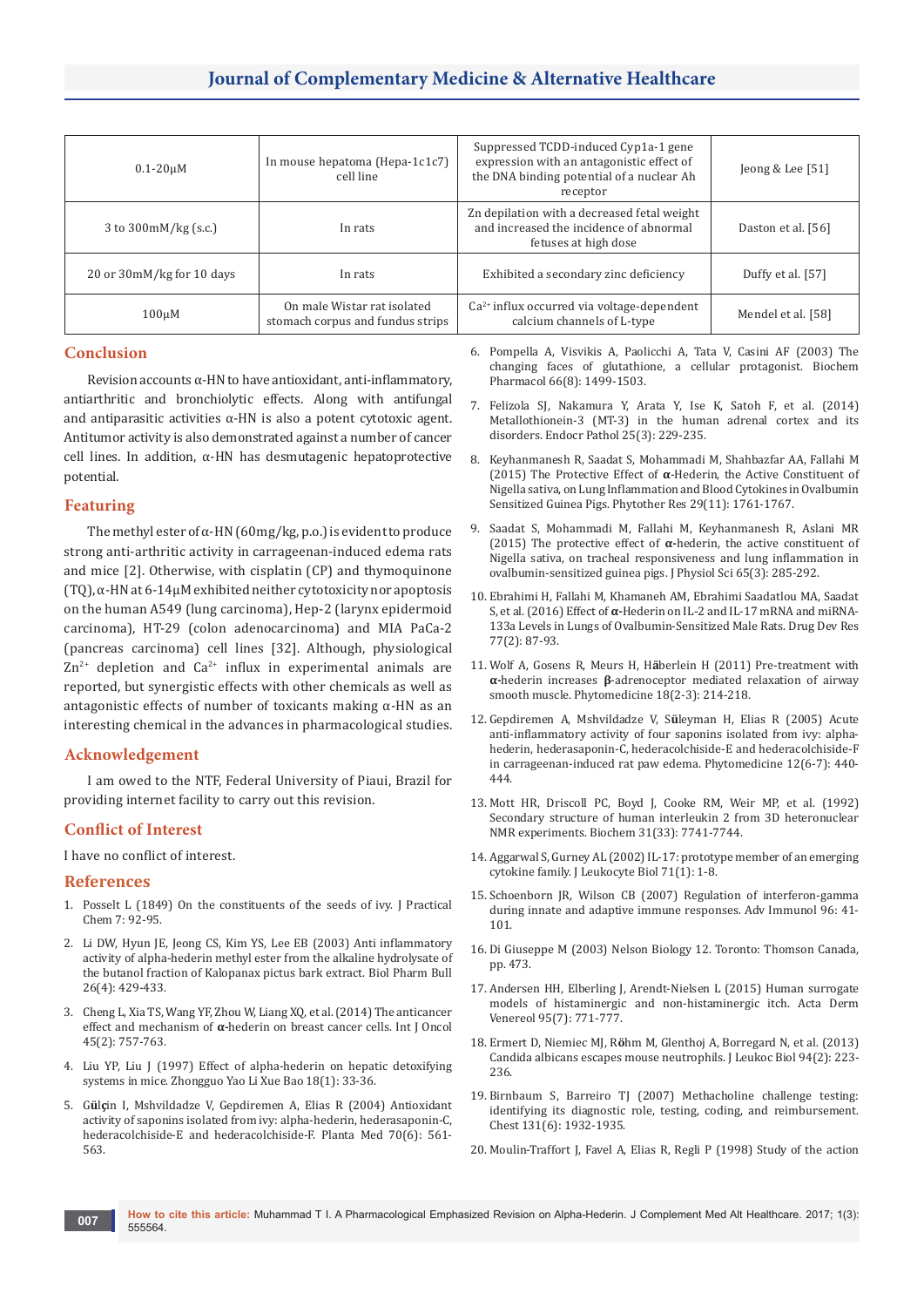[of alpha-hederin on the ultrastructure of Candida albicans. Mycoses](https://www.ncbi.nlm.nih.gov/pubmed/9916465)  [41\(9-10\): 411-416.](https://www.ncbi.nlm.nih.gov/pubmed/9916465)

- 21. [Delmas F, Di Giorgio C, Elias R, Gasquet M, Azas N, et al. \(2000\)](https://www.ncbi.nlm.nih.gov/pubmed/10865451)  [Antileishmanial activity of three saponins isolated from ivy, alpha](https://www.ncbi.nlm.nih.gov/pubmed/10865451)[hederin, beta-hederin and hederacolchiside A1, as compared to their](https://www.ncbi.nlm.nih.gov/pubmed/10865451)  [action on mammalian cells cultured in vitro. Planta Med 66\(4\): 343-](https://www.ncbi.nlm.nih.gov/pubmed/10865451) [347.](https://www.ncbi.nlm.nih.gov/pubmed/10865451)
- 22. [Ridoux O, Di Giorgio C, Delmas F, Elias R, Mshvildadze V, et al. \(2001\) In](https://www.ncbi.nlm.nih.gov/pubmed/11406851)  [vitro antileishmanial activity of three saponins isolated from ivy, alpha](https://www.ncbi.nlm.nih.gov/pubmed/11406851)[hederin, beta-hederin and hederacolchiside A\(1\), in association with](https://www.ncbi.nlm.nih.gov/pubmed/11406851)  [pentamidine and amphotericin B. Phytother Res 15\(4\): 298-301.](https://www.ncbi.nlm.nih.gov/pubmed/11406851)
- 23. DEnfert C, Hube B (2007) Candida: Comparative and Functional Genomics. Caister Academic Press, UK, pp. 1-428.
- 24. Tortora, Gerald J (2010) Microbiology: an Introduction. CA: Pearson Benjamin Cummings, San Francisco, USA, pp. 758.
- 25. [Barrett MP, Croft SL \(2012\) Management of trypanosomiasis and](https://www.ncbi.nlm.nih.gov/pubmed/23137768)  [leishmaniasis. British Med Bull 104: 175-196.](https://www.ncbi.nlm.nih.gov/pubmed/23137768)
- 26. World Health Organization (2014) Leishmaniasis Fact sheet N*°*375. World Health Organization, Geneva, Switzerland.
- 27. [Lorent J, Le Duff CS, Quetin-Leclercq J, Mingeot-Leclercq MP \(2013\)](https://www.ncbi.nlm.nih.gov/pubmed/23530040)  [Induction of highly curved structures in relation to membrane](https://www.ncbi.nlm.nih.gov/pubmed/23530040)  [permeabilization and budding by the triterpenoid saponins,](https://www.ncbi.nlm.nih.gov/pubmed/23530040) **α-** and **δ**[-Hederin. J Biol Chem 288\(20\): 14000-14017.](https://www.ncbi.nlm.nih.gov/pubmed/23530040)
- 28. Lorent J, Lins L, Domenech **Ò**[, Quetin-Leclercq J, Brasseur R, et al.](https://www.ncbi.nlm.nih.gov/pubmed/24690040)  [\(2014\) Domain formation and permeabilization induced by the](https://www.ncbi.nlm.nih.gov/pubmed/24690040)  saponin **α-**[hederin and its aglycone hederagenin in a cholesterol](https://www.ncbi.nlm.nih.gov/pubmed/24690040)[containing bilayer. Langmuir 30\(16\): 4556-4569.](https://www.ncbi.nlm.nih.gov/pubmed/24690040)
- 29. [Danloy S, Quetin-Leclercq J, Coucke P, De Pauw-Gillet MC, Elias R, et al.](https://www.ncbi.nlm.nih.gov/pubmed/8134416)  [\(1994\) Effects of alpha-hederin, a saponin extracted from Hedera helix,](https://www.ncbi.nlm.nih.gov/pubmed/8134416)  [on cells cultured in vitro. Planta Med 60\(1\): 45-49.](https://www.ncbi.nlm.nih.gov/pubmed/8134416)
- 30. [Jeong HG, Choi CY \(2002\) Expression of inducible nitric oxide synthase](https://www.ncbi.nlm.nih.gov/pubmed/12058312)  [by alpha-hederin in macrophages. Planta Med 68\(5\): 392-396.](https://www.ncbi.nlm.nih.gov/pubmed/12058312)
- 31. [Swamy SM, Huat BT \(2003\) Intracellular glutathione depletion and](https://www.ncbi.nlm.nih.gov/pubmed/12708752)  [reactive oxygen species generation are important in alpha-hederin](https://www.ncbi.nlm.nih.gov/pubmed/12708752)[induced apoptosis of P388 cells. Mol Cell Biochem 245\(1-2\): 127-139.](https://www.ncbi.nlm.nih.gov/pubmed/12708752)
- 32. [Rooney S, Ryan MF \(2005\) Effects of alpha-hederin and thymoquinone,](https://www.ncbi.nlm.nih.gov/pubmed/16158964)  [constituents of Nigella sativa, on human cancer cell lines. Anticancer](https://www.ncbi.nlm.nih.gov/pubmed/16158964)  [Res 25\(3B\): 2199-2204.](https://www.ncbi.nlm.nih.gov/pubmed/16158964)
- 33. [Kim JY, Choi CY, Jeong HG \(2005\) Involvement of cytokines in the](https://www.ncbi.nlm.nih.gov/pubmed/16142639)  [hepatic metallothionein expression by alpha-hederin. Planta Med](https://www.ncbi.nlm.nih.gov/pubmed/16142639)  [71\(8\): 743-747.](https://www.ncbi.nlm.nih.gov/pubmed/16142639)
- 34. [Liu Y, Lu WX, Yan MC, Yu Y, Ikejima T, et al. \(2010\) Synthesis and tumor](https://www.ncbi.nlm.nih.gov/pubmed/21060295)  [cytotoxicity of novel amide derivatives of](https://www.ncbi.nlm.nih.gov/pubmed/21060295) **β**-hederin. Molecules 15(11): [7871-7883.](https://www.ncbi.nlm.nih.gov/pubmed/21060295)
- 35. [Bang SC, Seo HH, Shin HR, Lee KC, Hoang le TA, et al. \(2008\) A convenient](https://www.ncbi.nlm.nih.gov/pubmed/18481008)  [preparation of a disaccharide motif and its role in the cytotoxicity of the](https://www.ncbi.nlm.nih.gov/pubmed/18481008)  [triterpenoid saponin, alpha-hederin. Arch Pharm Res 31\(5\): 555-561.](https://www.ncbi.nlm.nih.gov/pubmed/18481008)
- 36. [Bun SS, Elias R, Baghdikian B, Ciccolini J, Ollivier E, et al. \(2008\)](https://www.ncbi.nlm.nih.gov/pubmed/18546204)  [Alpha-hederin potentiates 5-FU antitumor activity in human colon](https://www.ncbi.nlm.nih.gov/pubmed/18546204)  [adenocarcinoma cells. Phytother Res 22\(10\): 1299-1302.](https://www.ncbi.nlm.nih.gov/pubmed/18546204)
- 37. [Kumara SS, Huat BT \(2001\) Extraction, isolation and characterisation](https://www.ncbi.nlm.nih.gov/pubmed/11270717)  [of antitumor principle, alpha-hederin, from the seeds of Nigella sativa.](https://www.ncbi.nlm.nih.gov/pubmed/11270717)  [Planta Med 67\(1\): 29-32.](https://www.ncbi.nlm.nih.gov/pubmed/11270717)
- 38. [Sieben A, Prenner L, Sorkalla T, Wolf A, Jakobs D, et al. \(2009\) Alpha](https://www.ncbi.nlm.nih.gov/pubmed/19278262)[hederin, but not hederacoside C and hederagenin from Hedera](https://www.ncbi.nlm.nih.gov/pubmed/19278262)  [helix, affects the binding behavior, dynamics, and regulation of beta](https://www.ncbi.nlm.nih.gov/pubmed/19278262)  [2-adrenergic receptors. Biochem 48\(15\): 3477-3482.](https://www.ncbi.nlm.nih.gov/pubmed/19278262)
- 39. [Zhu R, Zhang CG, Liu Y, Yuan ZQ, Chen WL, et al. \(2015\) CD147](https://www.ncbi.nlm.nih.gov/pubmed/26639052)  [monoclonal antibody mediated by chitosan nanoparticles loaded with](https://www.ncbi.nlm.nih.gov/pubmed/26639052)  **α**[-hederin enhances antineoplastic activity and cellular uptake in liver](https://www.ncbi.nlm.nih.gov/pubmed/26639052)  [cancer cells. Sci Rep 5: 17904.](https://www.ncbi.nlm.nih.gov/pubmed/26639052)
- 40. [Amara-Mokrane YA, Lehucher-Michel MP, Balansard G, Dum](https://www.ncbi.nlm.nih.gov/pubmed/8671733)**é**nil G, [Botta A \(1996\) Protective effects of alpha-hederin, chlorophyllin and](https://www.ncbi.nlm.nih.gov/pubmed/8671733)  [ascorbic acid towards the induction of micronuclei by doxorubicin in](https://www.ncbi.nlm.nih.gov/pubmed/8671733)  [cultured human lymphocytes. Mutagenesis 11\(2\): 161-167.](https://www.ncbi.nlm.nih.gov/pubmed/8671733)
- 41. [Tian B, Brasier AR \(2003\) Identification of a nuclear factor kappa](https://www.ncbi.nlm.nih.gov/pubmed/12795416)  [B-dependent gene network. Recent Prog Horm Res 58: 95-130.](https://www.ncbi.nlm.nih.gov/pubmed/12795416)
- 42. [Perkins ND \(2007\) Integrating cell-signalling pathways with NF](https://www.ncbi.nlm.nih.gov/pubmed/17183360)[kappaB and IKK function. Nat Rev Mol Cell Biol 8\(1\): 49-62.](https://www.ncbi.nlm.nih.gov/pubmed/17183360)
- 43. [Devasagayam T, Tilak JC, Boloor KK, Sane Ketaki S, Ghaskadbi Saroj S,](https://www.ncbi.nlm.nih.gov/pubmed/15909857)  [et al. \(2004\) Free Radicals and Antioxidants in Human Health: Current](https://www.ncbi.nlm.nih.gov/pubmed/15909857)  [Status and Future Prospects. J Assoc Physicians India 52: 794-804.](https://www.ncbi.nlm.nih.gov/pubmed/15909857)
- 44. Lund A, Shimada S, Shiotani M (2011) Principles and Applications of ESR Spectroscopy. Springer, Netherlands, p. 3-28.
- 45. [Ferguson-Smith AC, Chen YF, Newman MS, May LT, Sehgal PB, et al.](https://www.ncbi.nlm.nih.gov/pubmed/3294161)  [\(1988\) Regional localization of the interferon-beta 2/B-cell stimulatory](https://www.ncbi.nlm.nih.gov/pubmed/3294161)  [factor 2/hepatocyte stimulating factor gene to human chromosome](https://www.ncbi.nlm.nih.gov/pubmed/3294161)  [7p15-p21. Genomics 2\(3\): 203-208.](https://www.ncbi.nlm.nih.gov/pubmed/3294161)
- 46. [Liu J, Liu Y, Bullock P, Klaassen CD \(1995\) Suppression of liver](https://www.ncbi.nlm.nih.gov/pubmed/7676446)  [cytochrome P450 by alpha-hederin: relevance to hepatoprotection.](https://www.ncbi.nlm.nih.gov/pubmed/7676446)  [Toxicol Appl Pharmacol 134\(1\): 124-131.](https://www.ncbi.nlm.nih.gov/pubmed/7676446)
- 47. [Shi JZ, Liu GT \(1996\) Effect of alpha-hederin and sapindoside B on](https://www.ncbi.nlm.nih.gov/pubmed/9812754)  [hepatic microsomal cytochrome P-450 in mice. Zhongguo Yao Li Xue](https://www.ncbi.nlm.nih.gov/pubmed/9812754)  [Bao 17\(3\): 264-266.](https://www.ncbi.nlm.nih.gov/pubmed/9812754)
- 48. [Jeong HG \(1998\) Suppression of constitutive and inducible cytochrome](https://www.ncbi.nlm.nih.gov/pubmed/9861456)  [P450 gene expression by alpha-hederin in mice. Biochem Mol Biol Int](https://www.ncbi.nlm.nih.gov/pubmed/9861456)  [46\(5\): 1019-1026.](https://www.ncbi.nlm.nih.gov/pubmed/9861456)
- 49. [Liu J, Choudhuri S, Liu Y, Kreppel H, Andrews GK, et al. \(1993\) Induction](https://www.ncbi.nlm.nih.gov/pubmed/8337695)  [of metallothionein by alpha-hederin. Toxicol Appl Pharmacol 121\(1\):](https://www.ncbi.nlm.nih.gov/pubmed/8337695)  [144-151.](https://www.ncbi.nlm.nih.gov/pubmed/8337695)
- 50. [Jeong HG, Park HY \(1998\) The prevention of carbon tetrachloride](https://www.ncbi.nlm.nih.gov/pubmed/9635140)[induced hepatotoxicity in mice by alpha-hederin: inhibiton of](https://www.ncbi.nlm.nih.gov/pubmed/9635140)  [cytochrome P450 2E1 expression. Biochem Mol Biol Int 45\(1\): 163-](https://www.ncbi.nlm.nih.gov/pubmed/9635140) [170.](https://www.ncbi.nlm.nih.gov/pubmed/9635140)
- 51. [Jeong HG, Lee SS \(1999\) Suppressive effects of alpha-Hederin on](https://www.ncbi.nlm.nih.gov/pubmed/10378784) 2,3,7,8-tetrachlorodibenzo-p-dioxin-mediated murine Cyp1a-1 2,3,7,8-tetrachlorodibenzo-p-dioxin-mediated [expression in the mouse hepatoma Hepa-1c1c7 cells. Cancer Lett](https://www.ncbi.nlm.nih.gov/pubmed/10378784)  [138\(1-2\): 131-137.](https://www.ncbi.nlm.nih.gov/pubmed/10378784)
- 52. [Whitlock JP \(1999\) Induction of cytochrome P4501A1. Annu Rev](https://www.ncbi.nlm.nih.gov/pubmed/10331078)  [Pharmacol Toxicol 39: 103-125.](https://www.ncbi.nlm.nih.gov/pubmed/10331078)
- 53. [Nelson DR, Zeldin DC, Hoffman SM, Maltais LJ, Wain HM, et al. \(2004\)](https://www.ncbi.nlm.nih.gov/pubmed/15128046)  [Comparison of cytochrome P450 \(CYP\) genes from the mouse and](https://www.ncbi.nlm.nih.gov/pubmed/15128046)  [human genomes, including nomenclature recommendations for genes,](https://www.ncbi.nlm.nih.gov/pubmed/15128046)  [pseudogenes and alternative-splice variants. Pharmacogenetics 14\(1\):](https://www.ncbi.nlm.nih.gov/pubmed/15128046)  [1-18.](https://www.ncbi.nlm.nih.gov/pubmed/15128046)
- 54. [Williams FM, Mutch E, Woodhouse KW, Lambert D, Rawlins MD \(1986\)](https://www.ncbi.nlm.nih.gov/pubmed/3768238)  [Ethoxyresorufin O-deethylation by human liver microsomes. Braz J](https://www.ncbi.nlm.nih.gov/pubmed/3768238)  [Clin Pharmacol 22\(3\): 263-268.](https://www.ncbi.nlm.nih.gov/pubmed/3768238)
- 55. [Peterson CW, Narula SS, Armitage IM \(1996\) 3D solution structure](https://www.ncbi.nlm.nih.gov/pubmed/8566237)  [of copper and silver-substituted yeast metallothioneins. FEBS Lett](https://www.ncbi.nlm.nih.gov/pubmed/8566237)  [379\(1\): 85-93.](https://www.ncbi.nlm.nih.gov/pubmed/8566237)
- 56. [Daston GP, Overmann GJ, Baines D, Taubeneck MW, Lehman-McKeeman](https://www.ncbi.nlm.nih.gov/pubmed/8186620)  [LD, et al. \(1994\) Altered Zn status by alpha-hederin in the pregnant rat](https://www.ncbi.nlm.nih.gov/pubmed/8186620)  [and its relationship to adverse developmental outcome. Reprod Toxicol](https://www.ncbi.nlm.nih.gov/pubmed/8186620)  [8\(1\): 15-24.](https://www.ncbi.nlm.nih.gov/pubmed/8186620)